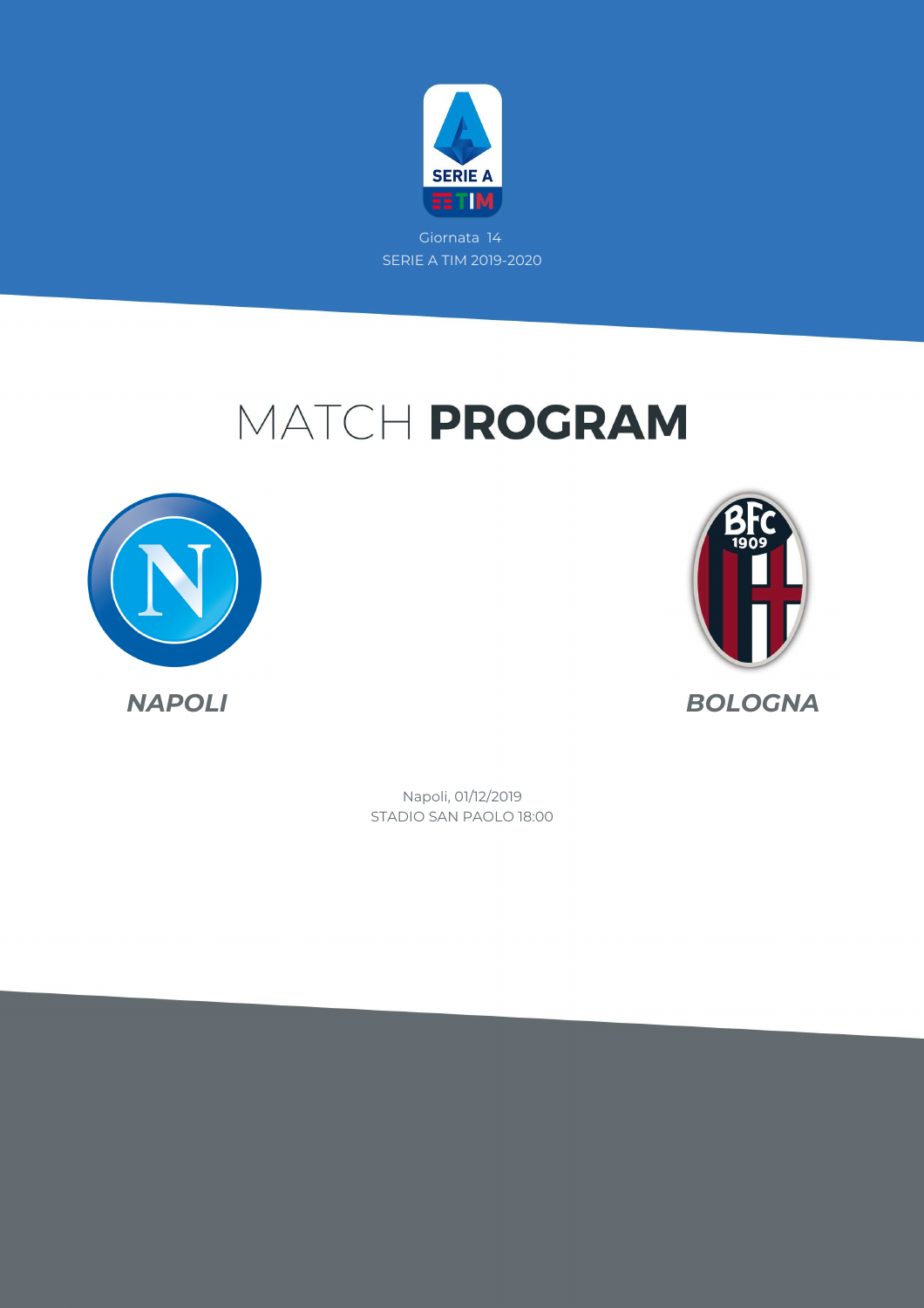



**ETM** 

#### **NAPOLI** *vs* BOLOGNA Napoli, 01/12/2019

STADIO SAN PAOLO 18:00



### *RISULTATI STAGIONALI*

| <b>TOTALI</b>         | <b>PTI</b>         | <b>GIOC</b> | <b>VINTE</b>            | <b>NULLE</b>   | <b>PERSE</b> | GF | <b>GS</b> | <b>DIFF.RETI</b>            |
|-----------------------|--------------------|-------------|-------------------------|----------------|--------------|----|-----------|-----------------------------|
| <b>NAPOLI</b>         | 20                 | 13          | 5                       | 5              | 3            | 22 | 76        | $+6$                        |
| <b>BOLOGNA</b>        | 13                 | 13          | 3                       | Z.             | 6            | 18 | 22        | $-4$                        |
| <b>CASA/TRASFERTA</b> | <b>PTI</b>         | <b>GIOC</b> | <b>VINTE</b>            | <b>NULLE</b>   | <b>PERSE</b> | GF | GS        | <b>MEDIA</b><br><b>GOAL</b> |
| <b>NAPOLI</b>         | $\overline{\bf 7}$ | 6           | $\overline{\mathbf{3}}$ | $\overline{2}$ |              | 8  | 4         | 7.3                         |
| <b>BOLOGNA</b>        | 5                  | 7           |                         | 2              | 4            | 9  | 13        | 1.3                         |

### *ULTIMI PRECEDENTI*

| 2018-19 38 A G        | <b>BOLOGNA</b>                                                                                                      | <b>NAPOLI</b>                                                                                                                                      |         |
|-----------------------|---------------------------------------------------------------------------------------------------------------------|----------------------------------------------------------------------------------------------------------------------------------------------------|---------|
| 25/05/2019            | 43'(1 <sup>°</sup> T) F. SANTANDER, 45'(1 <sup>°</sup> T) B. DZEMAILI, 43'(2 <sup>°</sup> T) F.<br><b>SANTANDER</b> | 12'(2°T) F. GHOULAM, 33'(2°T) D. MERTENS                                                                                                           | $3 - 2$ |
| 2018-19 19 ^ G        | <b>NAPOLI</b>                                                                                                       | <b>BOLOGNA</b>                                                                                                                                     |         |
| 29/12/2018            | 15'(1°T) A. MILIK, 6'(2°T) A. MILIK, 43'(2°T) D. MERTENS                                                            | 37'(1°T) F. SANTANDER, 35'(2°T) L. DANILO                                                                                                          | $3 - 2$ |
| 2017-18 22 \ G        | <b>NAPOLI</b>                                                                                                       | <b>BOLOGNA</b>                                                                                                                                     |         |
| 28/01/2018            | 5'(1°T)[A] I. MBAYE, 37'(1°T) D. MERTENS, 14'(2°T) D.<br><b>MERTENS</b>                                             | 1'(1°T) R. PALACIO                                                                                                                                 | $3 - 7$ |
| $2017 - 183 \wedge G$ | <b>BOLOGNA</b>                                                                                                      | <b>NAPOLI</b>                                                                                                                                      |         |
| 10/09/2017            |                                                                                                                     | 21'(2°T) J. CALLEJON, 38'(2°T) D. MERTENS, 43'(2°T) P.<br><b>ZIELINSKI</b>                                                                         | $0 - 3$ |
| 2016-17 23 \ G        | <b>BOLOGNA</b>                                                                                                      | <b>NAPOLI</b>                                                                                                                                      |         |
| 04/02/2017            | 36'(1 <sup>°</sup> T) V. TOROSIDIS                                                                                  | 4'(1°T) M. HAMSIK, 6'(1°T) L. INSIGNE, 33'(1°T) D.<br>MERTENS, 43'(1°T) D. MERTENS, 25'(2°T) M. HAMSIK,<br>29'(2°T) M. HAMSIK, 45'(2°T) D. MERTENS | $1 - 7$ |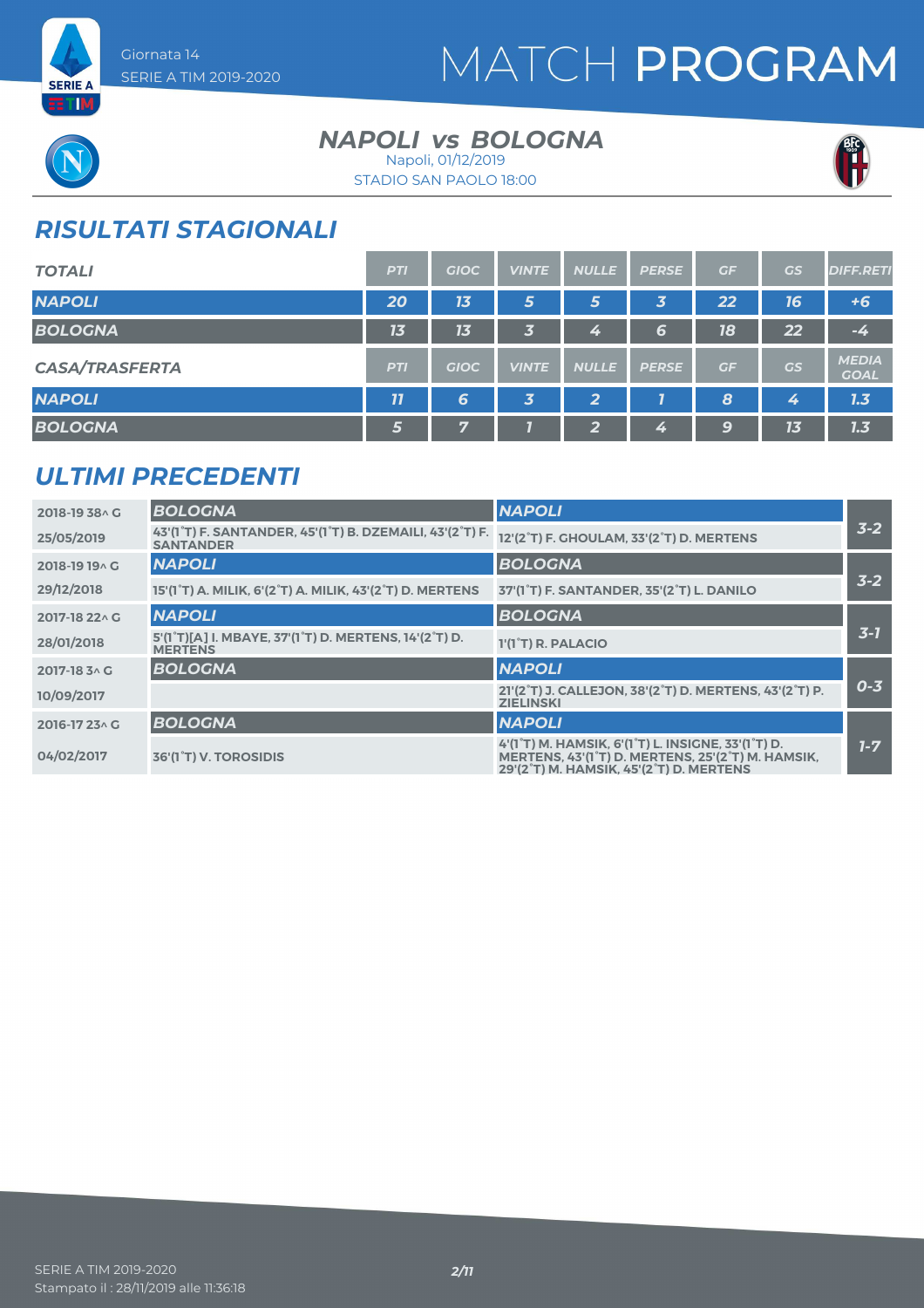



# *ROSA DELLE SQUADRE*

|                 | <b>NAPOLI</b>                | PRES. A        | <b>GOL A</b>             | GOL 2019-20              | <b>PRES. 2019-20</b> | MIN. 2019-20     |
|-----------------|------------------------------|----------------|--------------------------|--------------------------|----------------------|------------------|
|                 | <b>PORTIERI</b>              |                |                          |                          |                      |                  |
|                 | <b>1 ALEX MERET</b>          | 36             | 38                       | 13                       | $\mathbf{9}$         | 873              |
|                 | <b>25 DAVID OSPINA</b>       | 21             | 23                       | $\overline{3}$           | 4                    | 392              |
|                 | <b>27 ORESTIS KARNEZIS</b>   | <b>117</b>     | 163                      | 0                        | $\boldsymbol{0}$     | 0                |
|                 | <b>DIFENSORI</b>             |                |                          |                          |                      |                  |
|                 | 2 KEVIN MALCUIT              | 27             | $\boldsymbol{0}$         | $\boldsymbol{0}$         | 3                    | 260              |
| 6               | <b>MARIO RUI</b>             | 125            | $\overline{\mathcal{S}}$ | $\boldsymbol{O}$         | 5                    | 414              |
|                 | <b>13 SEBASTIANO LUPERTO</b> | 79             | $\boldsymbol{O}$         | $\boldsymbol{0}$         | 6                    | 350              |
| 79              | <b>NIKOLA MAKSIMOVIC</b>     | <b>100</b>     | $\overline{2}$           | $\overline{I}$           | $\overline{7}$       | 613              |
| 22 <sub>2</sub> | <b>GIOVANNI DI LORENZO</b>   | 49             | 6                        | $\mathbf{7}$             | 12                   | <b>1170</b>      |
|                 | 23 ELSEID HYSAJ              | 175            | $\boldsymbol{0}$         | $\boldsymbol{O}$         | 5                    | 247              |
|                 | <b>26 KALIDOU KOULIBALY</b>  | 169            | 10                       | $\boldsymbol{0}$         | 77                   | 1014             |
|                 | <b>31 FAOUZI GHOULAM</b>     | 131            | 3                        | $\boldsymbol{0}$         | 5                    | 332              |
|                 | <b>44 KOSTAS MANOLAS</b>     | 163            | $\overline{7}$           | $\overline{2}$           | $\overline{7}$       | 647              |
|                 | <b>62 LORENZO TONELLI</b>    | 80             | 11                       | $\boldsymbol{0}$         | $\boldsymbol{O}$     | $\boldsymbol{o}$ |
|                 | <b>CENTROCAMPISTI</b>        |                |                          |                          |                      |                  |
|                 | 5 ALLAN                      | 248            | 70                       | $\boldsymbol{o}$         | 9                    | 743              |
| 8               | <b>FABIAN RUIZ</b>           | 38             | 6                        | $\overline{I}$           | 77                   | 1018             |
|                 | <b>12 ELJIF ELMAS</b>        | 8              | $\boldsymbol{0}$         | $\boldsymbol{o}$         | 8                    | 400              |
|                 | <b>20 PIOTR ZIELINSKI</b>    | 203            | 20                       | $\boldsymbol{0}$         | 13                   | <b>1189</b>      |
|                 | <b>34 AMIN YOUNES</b>        | 76             | 3                        | 0                        | 4                    | 124              |
|                 | <b>ATTACCANTI</b>            |                |                          |                          |                      |                  |
|                 | 7 JOSE' CALLEJON             | 235            | 67                       | $\overline{1}$           | 13                   | 943              |
|                 | <b>9 FERNANDO LLORENTE</b>   | 77             | 25                       | $\overline{2}$           | 77                   | 383              |
|                 | <b>11 HIRVING LOZANO</b>     | 9              | $\overline{2}$           | $\overline{2}$           | $\mathbf{9}$         | 549              |
|                 | <b>14 DRIES MERTENS</b>      | 217            | 88                       | 4                        | 12                   | 890              |
|                 | <b>18 AMATO CICIRETTI</b>    | 78             | $\overline{2}$           | $\boldsymbol{o}$         | $\boldsymbol{O}$     | 0                |
|                 | <b>24 LORENZO INSIGNE</b>    | 245            | 67                       | $\overline{\mathcal{Z}}$ | 12                   | 900              |
|                 | <b>70 GIANLUCA GAETANO</b>   | $\overline{2}$ | O                        | $\boldsymbol{O}$         | $\boldsymbol{O}$     | $\boldsymbol{o}$ |
|                 | <b>99 ARKADIUSZ MILIK</b>    | 73             | 32                       | 5                        | 6                    | 458              |
|                 | <b>STAFF TECNICO</b>         |                |                          |                          |                      |                  |

**NAPOLI** *vs* BOLOGNA

STADIO SAN PAOLO 18:00 Napoli, 01/12/2019

*CARLO ANCELOTTI*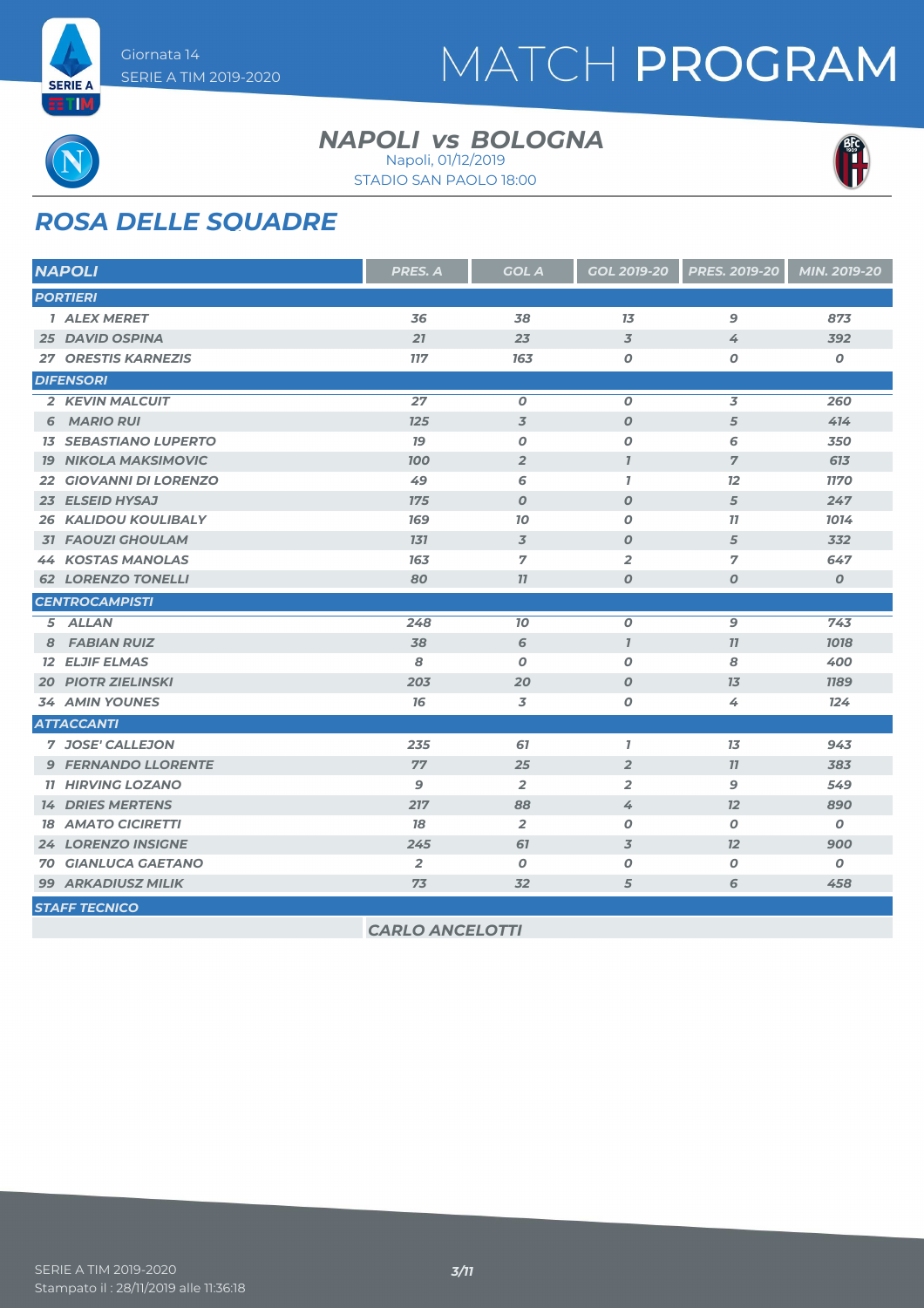

# MATCH PROGRAM

#### **NAPOLI** *vs* BOLOGNA Napoli, 01/12/2019

STADIO SAN PAOLO 18:00



*BOLOGNA PRES. A GOL A GOL 2019-20 PRES. 2019-20 MIN. 2019-20 PORTIERI ANGELO DA COSTA 68 99 0 0 0 MARCO MOLLA 0 0 0 0 0 LUKASZ SKORUPSKI 123 184 22 13 1255 MOUHAMADOU SARR 0 0 0 0 0 DIFENSORI STEFANO DENSWIL 8 0 0 8 776 GARY MEDEL 100 1 0 9 724 NEHUEN PAZ 3 0 0 1 12 MATTIA BANI 56 2 2 10 919 TAKEHIRO TOMIYASU 8 0 0 8 764 IBRAHIMA MBAYE 114 5 0 6 558 LARANGEIRA DANILO 286 11 1 7 674 GABRIELE CORBO 1 0 0 0 0 MITCHELL DIJKS 29 1 0 4 342 DENIS PORTANOVA 0 0 0 0 0 CENTROCAMPISTI ANDREA POLI 265 12 0 11 820 ANDREAS SKOV OLSEN 9 0 0 9 240 ROBERTO SORIANO 161 21 2 10 927 JERDY SCHOUTEN 4 0 0 4 155 BLERIM DZEMAILI 277 31 1 11 501 MATTIAS SVANBERG 29 0 0 6 426 ANDRI FANNAR BALDURSSON 0 0 0 0 0 ATTACCANTI RICCARDO ORSOLINI 64 10 2 13 1118 FEDERICO SANTANDER 43 9 1 11 383 NICOLA SANSONE 155 29 2 13 1085 LADISLAV KREJCI 77 2 1 10 913 MATTIA DESTRO 222 70 0 4 191 RODRIGO PALACIO 299 85 4 13 917 MUSA JUWARA 1 0 0 0 0 GIANMARCO CANGIANO 0 0 0 0 0 STAFF TECNICO*

*Diffidato*

*SINISA MIHAJLOVIC*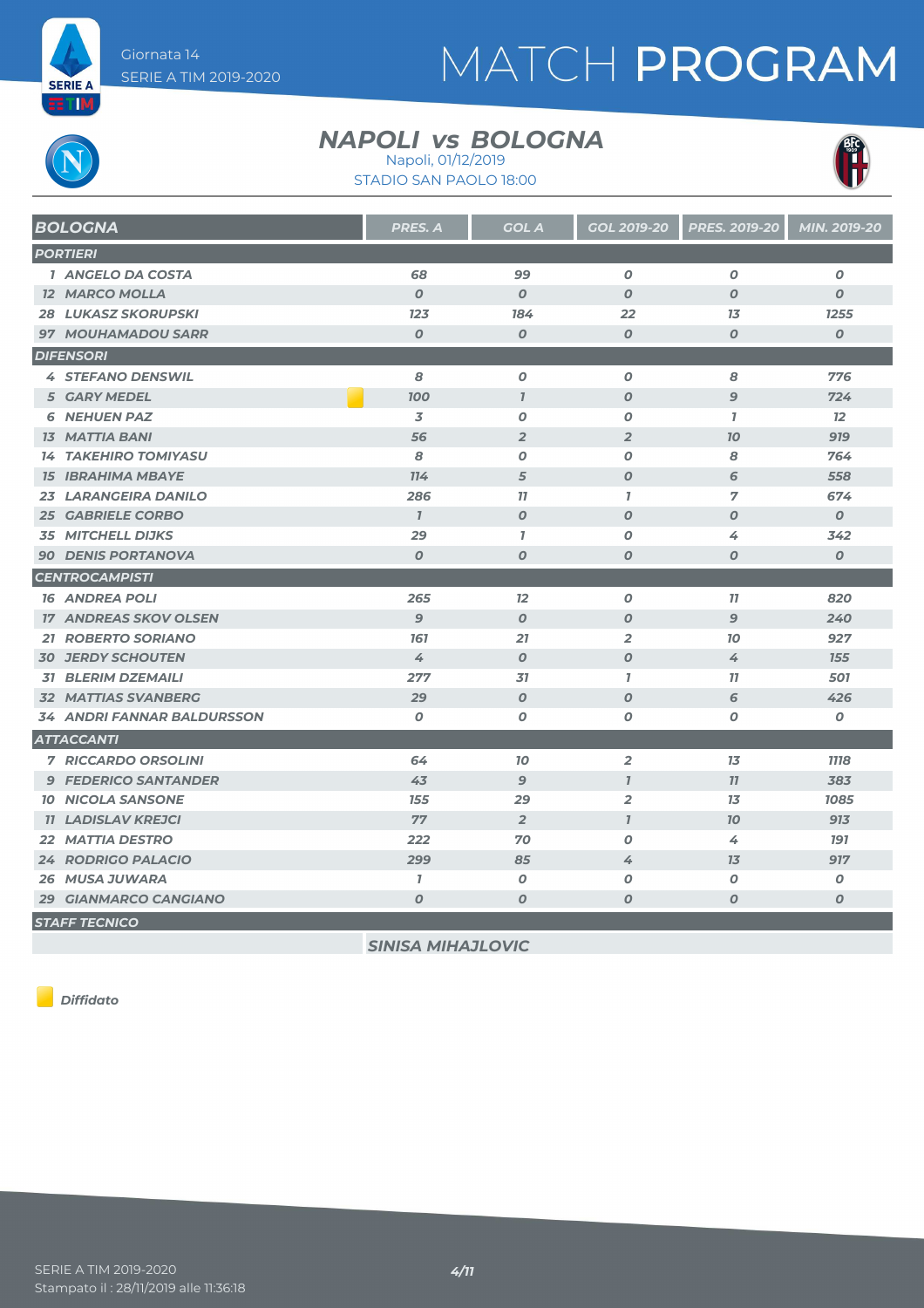



**RTM** 

#### **NAPOLI** *vs* BOLOGNA Napoli, 01/12/2019

STADIO SAN PAOLO 18:00



### *RENDIMENTO RECENTE*

| <b>NAPOLI</b>       |                                           |                                                                   |         |
|---------------------|-------------------------------------------|-------------------------------------------------------------------|---------|
| <b>13^ GIORNATA</b> | <b>MILAN</b>                              | <b>NAPOLI</b>                                                     |         |
| 23/11/2019          | 29'(1°T) G. BONAVENTURA                   | 24'(1 <sup>°</sup> T) H. LOZANO                                   | $1 - 7$ |
| 12^ GIORNATA        | <b>NAPOLI</b>                             | <b>GENOA</b>                                                      | $O-O$   |
| 09/11/2019          |                                           |                                                                   |         |
| <b>11^ GIORNATA</b> | <b>ROMA</b>                               | <b>NAPOLI</b>                                                     |         |
| 02/11/2019          | 19'(1°T) N. ZANIOLO, 10'(2°T) J. VERETOUT | 27'(2°T) A. MILIK                                                 | $2 - 1$ |
| 10^ GIORNATA        | <b>NAPOLI</b>                             | <b>ATALANTA</b>                                                   |         |
| 30/10/2019          | 16'(1°T) N. MAKSIMOVIC, 26'(2°T) A. MILIK | 41'(1 <sup>°</sup> T) R. FREULER, 41'(2 <sup>°</sup> T) J. ILICIC | $2 - 2$ |
| 9^ GIORNATA         | <b>SPAL</b>                               | <b>NAPOLI</b>                                                     |         |
| 27/10/2019          | <b>16'(1°T) J. KURTIC</b>                 | 9'(1°T) A. MILIK                                                  | $1 - 7$ |

#### *BOLOGNA*

| <b>13^ GIORNATA</b> | <b>BOLOGNA</b>                                                                                                                    | <b>PARMA</b>                                  |         |
|---------------------|-----------------------------------------------------------------------------------------------------------------------------------|-----------------------------------------------|---------|
| 24/11/2019          | 40'(1°T) R. PALACIO, 50'(2°T) B. DZEMAILI                                                                                         | 17'(1°T) D. KULUSEVSKI, 26'(2°T) S. IACOPONI  | $2 - 2$ |
| 12^ GIORNATA        | <b>SASSUOLO</b>                                                                                                                   | <b>BOLOGNA</b>                                |         |
| 08/11/2019          | 34'(1 <sup>°</sup> T) F. CAPUTO, 23'(2 <sup>°</sup> T) J. BOGA, 30'(2 <sup>°</sup> T) F. CAPUTO 25'(2 <sup>°</sup> T) R. ORSOLINI |                                               | $3 - 7$ |
| <b>11^ GIORNATA</b> | <b>BOLOGNA</b>                                                                                                                    | <b>INTER</b>                                  |         |
| 02/11/2019          | 14'(2°T) R. SORIANO                                                                                                               | 30'(2°T) R. LUKAKU, 47'(2°T) R. LUKAKU        | $1 - 2$ |
| 10^ GIORNATA        | <b>CAGLIARI</b>                                                                                                                   | <b>BOLOGNA</b>                                |         |
| 30/10/2019          | 3'(2°T) JOAO PEDRO, 27'(2°T) G. SIMEONE, 38'(2°T)<br><b>JOAO PEDRO</b>                                                            | 23'(1°T) F. SANTANDER, 46'(2°T)[A] P. FARAGO' | $3 - 2$ |
| <b>9^ GIORNATA</b>  | <b>BOLOGNA</b>                                                                                                                    | <b>SAMPDORIA</b>                              |         |
| 27/10/2019          | 3'(2°T) R. PALACIO, 33'(2°T) M. BANI                                                                                              | 19'(2°T) M. GABBIADINI                        | $2 - 7$ |

| <b>CONFRONTO SQUADRE (Valori medi)</b> | <b>NAPOLI</b> | <b>BOLOGNA</b> |
|----------------------------------------|---------------|----------------|
| <b>Goal Fatti</b>                      | 1.69          | 7.38           |
| <b>Goal Subiti</b>                     | 1.23          | 1.69           |
| <b>Tiri totali</b>                     | 12.92         | 11.31          |
| <b>Tiri in porta</b>                   | 7.08          | 5.62           |
| <b>Assist</b>                          | 1.31          | 0.77           |
| Azioni di attacco                      | 53.62         | 49.92          |
| Passaggi riusciti                      | 495           | 397            |
| Passaggi riusciti %                    | 86%           | 82%            |
| <b>Falli Fatti</b>                     | 12.46         | 15             |
| <b>Falli Subiti</b>                    | 13.92         | 15.85          |
| <b>Baricentro</b>                      | 52.98m        | 53.19m         |
| <b>Passaggi Chiave</b>                 | 4.92          | 3.31           |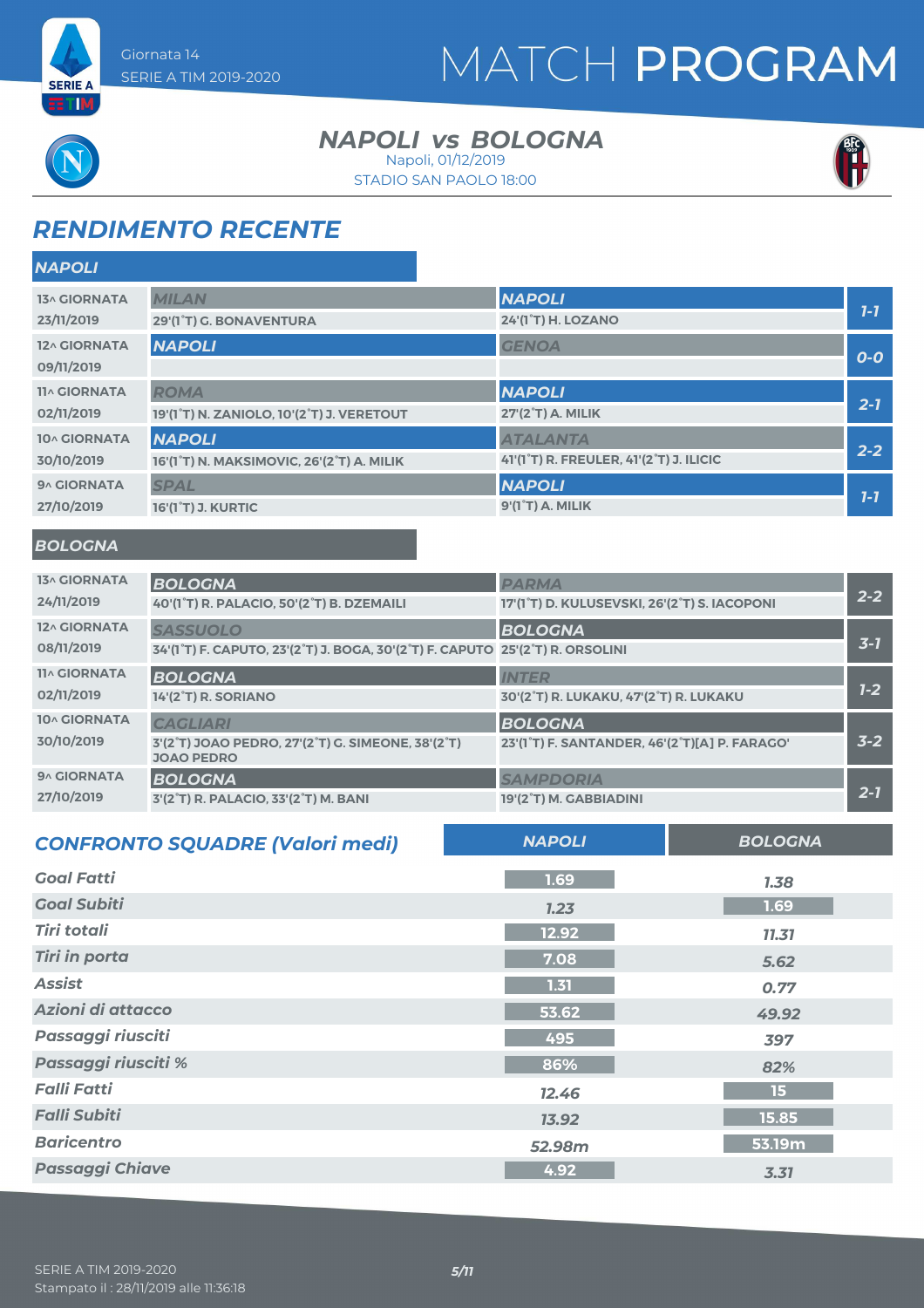**SERIE A ETIM** 

# MATCH PROGRAM

#### **NAPOLI** *vs* BOLOGNA Napoli, 01/12/2019

STADIO SAN PAOLO 18:00



### *RENDIMENTO ATLETICO \**

| <b>NAPOLI</b>           | Pres. (Min.) | <b>Media</b> (km) | Media<br><b>Sprint (Km)</b> | <b>BOLOGNA</b>        | Pres. (Min.) | Media (km) | <b>Media</b><br>Sprint (Km) |
|-------------------------|--------------|-------------------|-----------------------------|-----------------------|--------------|------------|-----------------------------|
| <b>8 FABIAN RUIZ</b>    | 11(1018')    | 10.882            | 0.776                       | 21 R. SORIANO         | 10 (927')    | 10.681     | 0.819                       |
| 20 P. ZIELINSKI         | 13 (1189')   | 10.806            | 0.853                       | <b>14</b> T. TOMIYASU | 8 (764')     | 10.603     | 0.835                       |
| 22 G. DI LORENZO        | 12 (1170')   | 10.272            | 0.859                       | 4S. DENSWIL           | 8 (776')     | 10.406     | 0.544                       |
| 5 ALLAN                 | 9(743)       | 9.807             | 0.698                       | <b>13</b> M. BANI     | 10 (919')    | 10.288     | 0.679                       |
| <b>19</b> N. MAKSIMOVIC | 7(613)       | 9.581             | 0.559                       | <b>10 N. SANSONE</b>  | 13 (1085')   | 10.268     | 0.843                       |
| 99 A. MILIK             | 6(458)       | 9.336             | 0.882                       | <b>11</b> L. KREJCI   | 10 (913')    | 10.259     | 0.991                       |
| 24 L. INSIGNE           | 12 (900')    | 9.309             | 0.835                       | 32 M. SVANBERG        | 6 (426')     | 10.243     | 0.805                       |
| 2 K. MALCUIT            | 3(260)       | 9.136             | 0.707                       | <b>15</b> I. MBAYE    | 6(558)       | 10.166     | 0.741                       |
| <b>6 MARIO RUI</b>      | 5(414)       | 8.998             | 0.813                       | <b>7</b> R. ORSOLINI  | 13 (1118')   | 10.127     | 0.851                       |
| 26 K. KOULIBALY         | 11(1014)     | 8.937             | 0.63                        | 23 L. DANILO          | 7(674)       | 9.942      | 0.672                       |
| 7J. CALLEJON            | 13 (943')    | 8.872             | 0.787                       | <b>35</b> M. DIJKS    | 4(342)       | 9.664      | 0.744                       |
| 44 K. MANOLAS           | 7(647)       | 8.689             | 0.476                       | 24 R. PALACIO         | 13 (917')    | 9.564      | 1.021                       |
| <b>13</b> S. LUPERTO    | 6(350)       | 8.632             | 0.613                       | <b>16</b> A. POLI     | 11 (820')    | 9.44       | 0.754                       |
| <b>14</b> D. MERTENS    | 12 (890')    | 8.606             | 0.988                       | 5 G. MEDEL            | 9(724)       | 9.339      | 0.667                       |
| <b>31</b> F. GHOULAM    | 5(332)       | 7.836             | 0.695                       | 31 B. DZEMAILI        | 11(501)      | 7.82       | 0.647                       |
| 23 E. HYSAJ             | 5(247)       | 7.787             | 0.775                       | 30 J. SCHOUTEN        | 4(155)       | 7.707      | 0.57                        |
| <b>12 E. ELMAS</b>      | 8 (400')     | 7.673             | 0.606                       | 22 M. DESTRO          | 4(191)       | 6.691      | 0.591                       |
| <b>11</b> H. LOZANO     | 9(549)       | 7.315             | 0.815                       | <b>9</b> F. SANTANDER | 11(383)      | 5.24       | 0.443                       |
| 9 F. LLORENTE           | 11(383)      | 5.687             | 0.426                       | 17 A. SKOV OLSEN      | 9(240)       | 4.872      | 0.558                       |
| 34 A. YOUNES            | 4(124)       | 4.971             | 0.337                       | 6N. PAZ               | 1(12)        | 1.448      | 0.069                       |

\* Le informazioni riportate sul Rendimento Atletico sono da intendersi riferite al periodo di permanenza nella squadra corrente.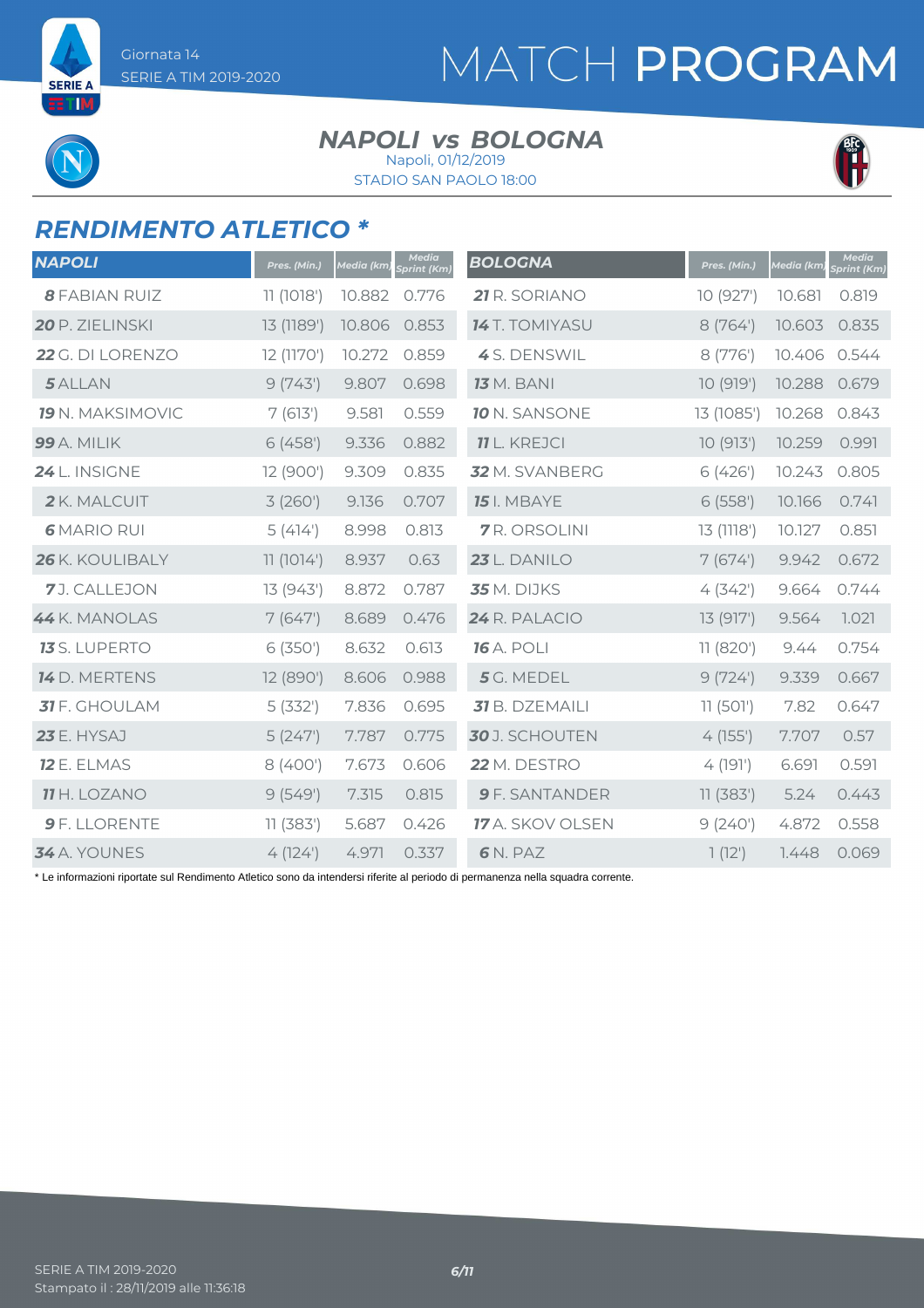**SERIE A** ETIM

#### **NAPOLI** *vs* BOLOGNA Napoli, 01/12/2019

STADIO SAN PAOLO 18:00



## *GLI INCONTRI DELLA 14 ^ GIORNATA*

| <b>BRESCIA</b>       | <b>ATALANTA</b>  | 30/11/2019 15:00 |
|----------------------|------------------|------------------|
| <b>GENOA</b>         | <b>TORINO</b>    | 30/11/2019 18:00 |
| <b>FIORENTINA</b>    | <b>LECCE</b>     | 30/11/2019 20:45 |
| <b>JUVENTUS</b>      | <b>SASSUOLO</b>  | 01/12/2019 12:30 |
| <b>INTER</b>         | <b>SPAL</b>      | 01/12/2019 15:00 |
| <b>LAZIO</b>         | <b>UDINESE</b>   | 01/12/2019 15:00 |
| <b>PARMA</b>         | <b>MILAN</b>     | 01/12/2019 15:00 |
| <b>NAPOLI</b>        | <b>BOLOGNA</b>   | 01/12/2019 18:00 |
| <b>HELLAS VERONA</b> | <b>ROMA</b>      | 01/12/2019 20:45 |
| <b>CAGLIARI</b>      | <b>SAMPDORIA</b> | 02/12/2019 20:45 |

### *CLASSIFICA SERIE A*

|                      | <b>PTI</b>     | <b>GIOC</b> | <b>VINTE</b>            | <b>NULLE</b>                | <b>PERSE</b>            | GF               | GS        | <b>DIFF.RETI</b> |
|----------------------|----------------|-------------|-------------------------|-----------------------------|-------------------------|------------------|-----------|------------------|
| <b>JUVENTUS</b>      | 35             | 13          | 11                      | $\overline{2}$              | $\boldsymbol{O}$        | 23               | <b>10</b> | $+13$            |
| <b>INTER</b>         | 34             | 13          | 11                      | $\boldsymbol{\overline{I}}$ | $\mathbf{I}$            | 29               | 12        | $+17$            |
| <b>LAZIO</b>         | 27             | 13          | 8                       | $\overline{3}$              | $\overline{2}$          | 30               | 14        | $+16$            |
| <b>CAGLIARI</b>      | 25             | 13          | $\overline{7}$          | 4                           | $\overline{2}$          | 25               | 14        | $+77$            |
| <b>ROMA</b>          | 25             | 13          | $\overline{7}$          | $\measuredangle$            | $\overline{2}$          | 23               | 14        | $+9$             |
| <b>ATALANTA</b>      | 22             | 13          | 6                       | 4                           | $\overline{\mathbf{3}}$ | 31               | 21        | $+10$            |
| <b>NAPOLI</b>        | 20             | 13          | 5                       | 5                           | $\overline{\mathbf{3}}$ | 22               | 16        | $+6$             |
| <b>PARMA</b>         | 18             | 13          | 5                       | $\overline{3}$              | 5                       | 20               | 17        | $+3$             |
| <b>HELLAS VERONA</b> | 18             | 13          | 5                       | $\overline{3}$              | 5                       | 11               | 11        | $\boldsymbol{O}$ |
| <b>FIORENTINA</b>    | 16             | 13          | 4                       | 4                           | $\sqrt{5}$              | 18               | 20        | $-2$             |
| <b>TORINO</b>        | 14             | 13          | 4                       | $\overline{2}$              | $\overline{7}$          | 15               | 20        | $-5$             |
| <b>MILAN</b>         | 14             | 13          | 4                       | $\overline{2}$              | $\overline{z}$          | 12               | 17        | $-5$             |
| <b>UDINESE</b>       | 14             | 13          | 4                       | $\overline{2}$              | $\overline{7}$          | $\mathbf{9}$     | 20        | $-11$            |
| <b>SASSUOLO</b>      | 13             | 12          | 4                       | $\overline{I}$              | $\overline{7}$          | 22               | 23        | $-7$             |
| <b>BOLOGNA</b>       | 13             | 13          | $\overline{\mathbf{3}}$ | 4                           | $6\phantom{1}$          | 18               | 22        | -4               |
| <b>SAMPDORIA</b>     | 12             | 13          | $\overline{3}$          | $\overline{3}$              | $\overline{7}$          | $\boldsymbol{9}$ | 20        | $-11$            |
| <b>LECCE</b>         | 11             | 13          | $\overline{2}$          | 5                           | 6                       | 17               | 27        | $-10$            |
| <b>GENOA</b>         | 70             | 13          | $\overline{2}$          | 4                           | $\overline{7}$          | 15               | 27        | $-12$            |
| <b>SPAL</b>          | $\mathbf{9}$   | 13          | $\overline{2}$          | $\overline{3}$              | 8                       | 8                | <b>19</b> | $-11$            |
| <b>BRESCIA</b>       | $\overline{7}$ | 12          | $\overline{2}$          | $\overline{I}$              | 9                       | 10               | 23        | $-13$            |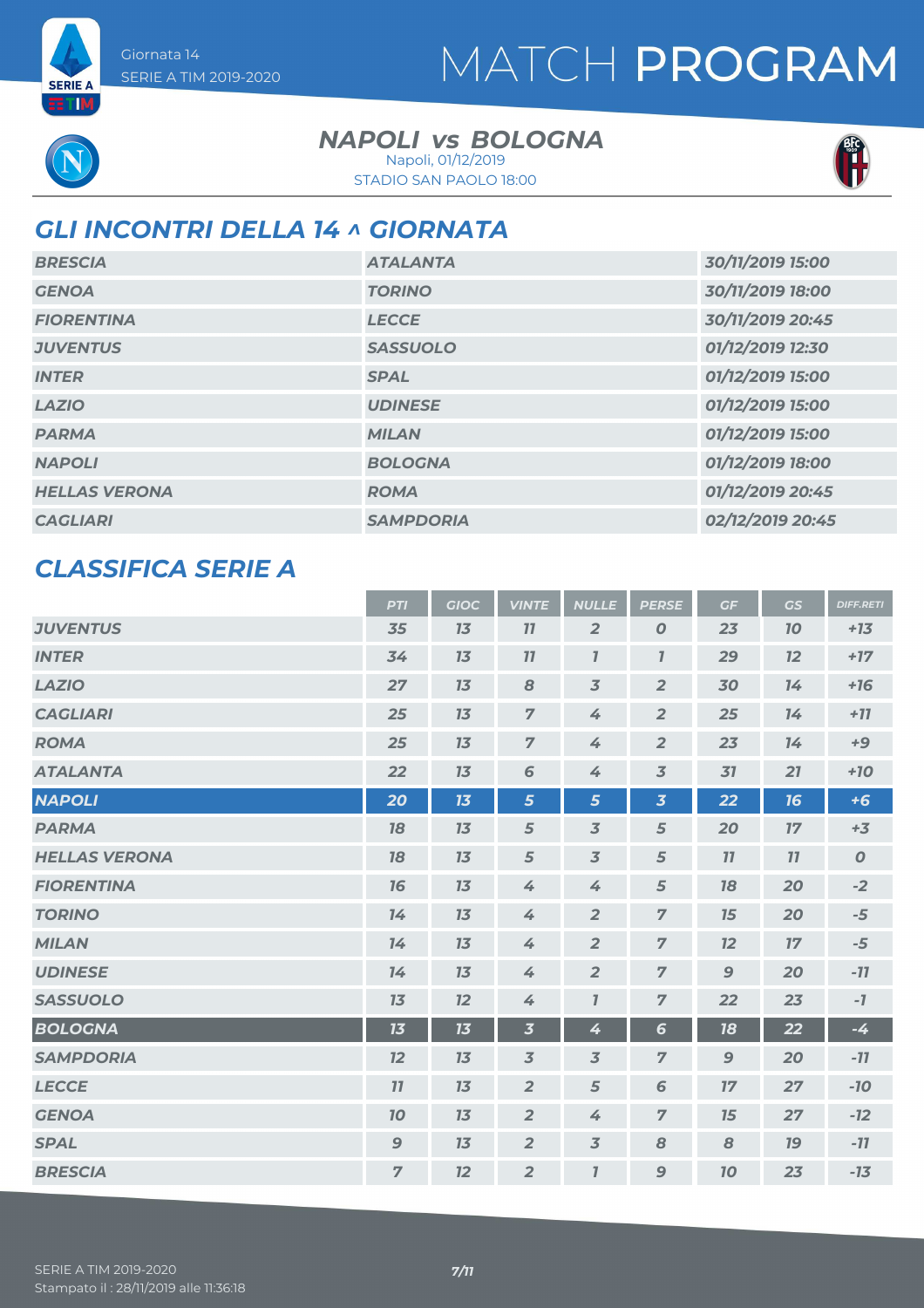**SERIE A** ETM

# MATCH PROGRAM

#### **NAPOLI** *vs* BOLOGNA Napoli, 01/12/2019



STADIO SAN PAOLO 18:00

## *CLASSIFICA GIOCATORI*

| <b>RANKING MARCATORI</b> | <b>Gol(Rigore)</b> |
|--------------------------|--------------------|
| <b>1 C. IMMOBILE</b>     | $LAZ$ 15 (5)       |
| 2 R. LUKAKU              | <b>INT</b> 10(3)   |
| 3 L. MURIEL              | ATA 8 (3)          |
| 4 D. BERARDI             | SAS 7(0)           |
| 4 A. BELOTTI             | <b>TOR</b> 7(4)    |
| 4 JOAO PEDRO             | CAG 7(2)           |
| <b>7 D. ZAPATA</b>       | ATA 6 (0)          |
| <b>7 F. CAPUTO</b>       | SAS 6 (0)          |
| 7 J. CORREA              | $LAZ$ 6 (0)        |
| 7 E. DZEKO               | <b>ROM 6 (0)</b>   |

### *CLASSIFICA SQUADRE*

| <b>RANKING SQUADRE</b>            | <b>Gol - Media Gol</b>  |
|-----------------------------------|-------------------------|
| <b>ATALANTA</b>                   | 2.38<br>31              |
| <b>LAZIO</b><br>2                 | 2.31<br>30              |
| <b>INTER</b><br>3                 | 29<br>2.23              |
| <b>CAGLIARI</b><br>Ą              | 7.92<br>25              |
| <b>JUVENTUS</b><br>5              | 1.77<br>23              |
| <b>ROMA</b><br>5                  | 1.77                    |
| <b>NAPOLI</b>                     | <b>1.69</b>             |
| <b>SASSUOLO</b>                   | 1.83                    |
| <b>PARMA</b><br>9                 | 20<br>1.54              |
| <b>10 BOLOGNA</b>                 | 18<br>1.38              |
| <b>FIORENTINA</b><br><b>10</b>    | 1.38<br>78              |
| <b>LECCE</b>                      | 1.31<br>17              |
| <b>GENOA</b>                      | 1.15<br>75              |
| <b>TORINO</b><br>73               | 1.15<br>75              |
| <b>15 MILAN</b>                   | 0.92<br>72              |
| <b>HELLAS VERONA</b><br><b>16</b> | $\overline{11}$<br>0.85 |
| <b>BRESCIA</b><br>17              | 0.83<br>70              |
| <b>SAMPDORIA</b><br>18            | 0.69<br>g               |
| <b>18 UDINESE</b>                 | 0.69<br>g               |
| 20 SPAL                           | 0.62<br>8               |

|                | <b>RANKING SQUADRE</b> | Tot Tiri - In Porta - Fuori |            |                |    |
|----------------|------------------------|-----------------------------|------------|----------------|----|
|                | <b>ATALANTA</b>        |                             |            | <b>195 109</b> | 86 |
|                | <b>LAZIO</b>           |                             | <b>170</b> | <b>706</b>     | 64 |
| 3              | <b>NAPOLI</b>          |                             | <b>168</b> | 92             | 76 |
| 4              | <b>JUVENTUS</b>        |                             | <b>159</b> | 90             | 69 |
| 5              | <b>ROMA</b>            |                             | <b>153</b> | 81             | 72 |
| 6              | <b>BOLOGNA</b>         |                             | 147        | 73             | 74 |
| 7              | <b>INTER</b>           |                             | 145        | 92             | 53 |
| 8              | <b>FIORENTINA</b>      |                             | 140        |                | 67 |
| 9              | <b>MILAN</b>           |                             | 134        | 63             | 71 |
| <b>10</b>      | <b>LECCE</b>           |                             | <b>133</b> | 66             | 67 |
| $\overline{1}$ | <b>GENOA</b>           |                             | <b>129</b> | 66             | 63 |
| 12             | <b>SAMPDORIA</b>       |                             | 127        | 60             | 67 |
| 73             | <b>PARMA</b>           |                             | <b>125</b> | 66             | 59 |
| 14             | <b>SASSUOLO</b>        |                             | <b>120</b> | 71             | 49 |
| 15             | <b>CAGLIARI</b>        |                             | <b>116</b> | 60             | 56 |
| 7<br>6         | <b>UDINESE</b>         |                             | 112        | 58             | 54 |
|                | <b>HELLAS VERONA</b>   |                             | זוז        | 6<br>0         | 51 |
| 17             | <b>SPAL</b>            |                             | 777        | 50             | 67 |
| 79             | <b>TORINO</b>          |                             | <b>108</b> | 57             | 57 |
|                | <b>20 BRESCIA</b>      |                             | 81         | 40             | 41 |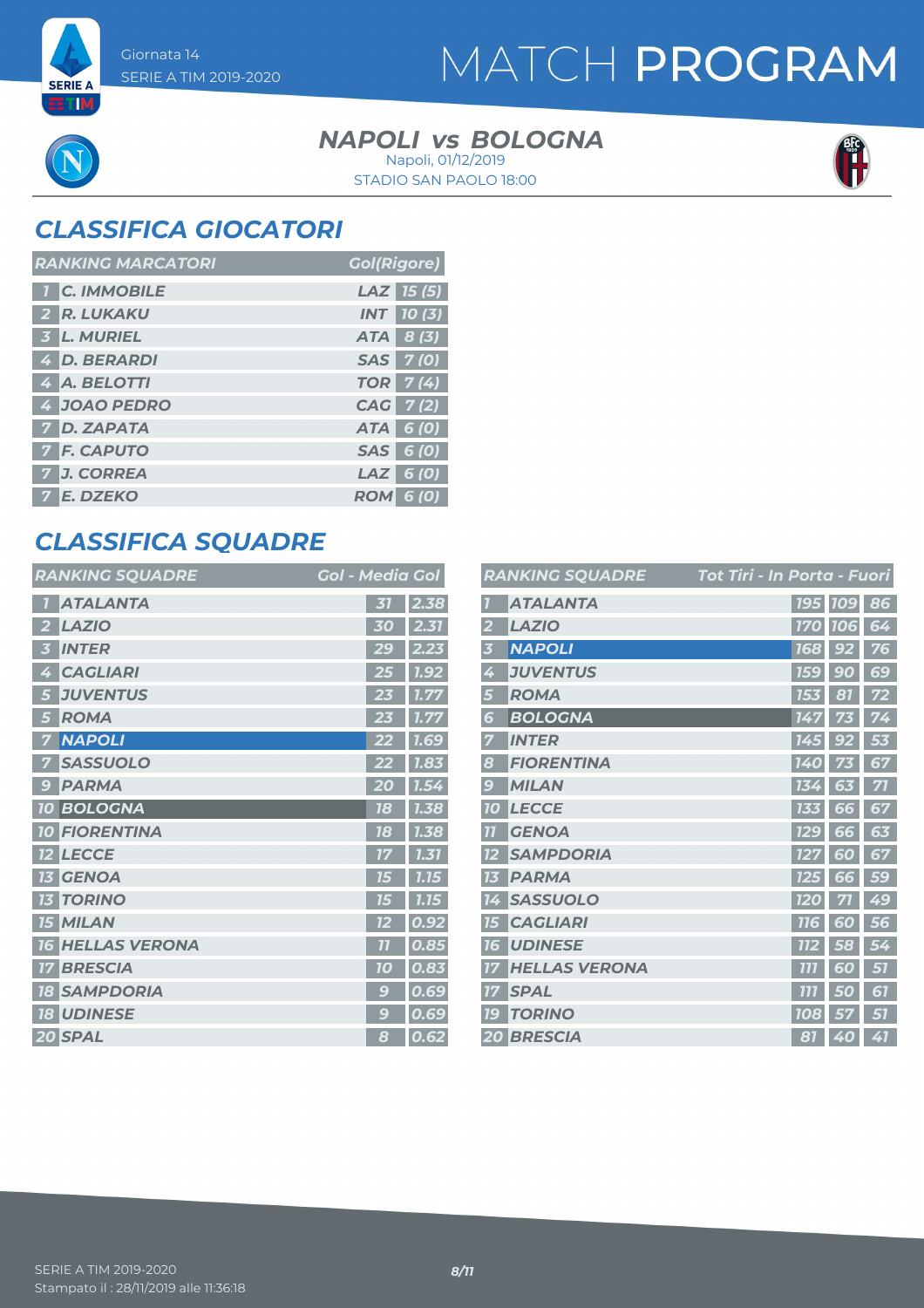**SERIE A ETIM** 

# MATCH PROGRAM

### **NAPOLI** *vs* BOLOGNA





|                         | <b>RANKING SQUADRE</b>  | Passaggi riusciti - % * |     |    |
|-------------------------|-------------------------|-------------------------|-----|----|
| $\overline{1}$          | <b>NAPOLI</b>           |                         | 495 | 86 |
| $\overline{2}$          | <b>JUVENTUS</b>         |                         | 488 | 86 |
| $\overline{\mathbf{3}}$ | <b>SASSUOLO</b>         |                         | 478 | 86 |
| 4                       | <b>INTER</b>            |                         | 456 | 84 |
| 5                       | <b>ATALANTA</b>         |                         | 444 | 84 |
| 6                       | <b>MILAN</b>            |                         | 441 | 85 |
| 7                       | <b>LAZIO</b>            |                         | 420 | 83 |
| 8                       | <b>ROMA</b>             |                         | 407 | 84 |
| $\mathbf{C}$            | <b>GENOA</b>            |                         | 399 | 83 |
| <b>10</b>               | <b>BOLOGNA</b>          |                         | 397 | 82 |
| 77                      | <b>FIORENTINA</b>       |                         | 373 | 82 |
|                         | <b>12 UDINESE</b>       |                         | 330 | 79 |
|                         | <b>13 TORINO</b>        |                         | 324 | 79 |
|                         | <b>14 LECCE</b>         |                         | 323 | 81 |
|                         | <b>15 HELLAS VERONA</b> |                         | 312 | 76 |
|                         | <b>16 SPAL</b>          |                         | 308 | 79 |
|                         | <b>17 CAGLIARI</b>      |                         | 300 | 77 |
|                         | <b>18 SAMPDORIA</b>     |                         | 297 | 75 |
|                         | <b>19 PARMA</b>         |                         | 291 | 78 |
|                         | <b>20 BRESCIA</b>       |                         | 276 | 74 |

\* Valori medi per partita.

| <b>RANKING SQUADRE</b>      | <u>Passaggi Chiave*</u> | <b>RANKINGS</b>                 |
|-----------------------------|-------------------------|---------------------------------|
| <b>LAZIO</b>                | 5                       | <b>HELLAS</b>                   |
| <b>NAPOLI</b>               | 5                       | <b>PARMA</b><br>2               |
| <b>JUVENTUS</b>             | 5                       | <b>CAGLIA</b>                   |
| <b>ATALANTA</b>             | 5                       | <b>UDINES</b>                   |
| <b>INTER</b><br>5           | 4                       | <b>INTER</b><br>5               |
| <b>ROMA</b><br>6            | 4                       | <b>BRESCI</b><br>6              |
| <b>FIORENTINA</b>           | $\overline{\mathbf{3}}$ | <b>ATALAI</b>                   |
| <b>MILAN</b>                | $\overline{\mathbf{3}}$ | <b>TORINC</b><br>8              |
| <b>CAGLIARI</b>             | $\overline{\mathbf{3}}$ | <b>BOLOG</b><br>g               |
| <b>10 BOLOGNA</b>           | $\overline{\mathbf{3}}$ | <b>10 FIOREN</b>                |
| <b>GENOA</b><br>77          | $\overline{\mathbf{3}}$ | <b>SAMPD</b><br>11              |
| <b>PARMA</b>                | $\overline{\mathbf{3}}$ | <b>12 MILAN</b>                 |
| <b>HELLAS VERONA</b><br>13  | $\overline{\mathbf{3}}$ | <b>13 SPAL</b>                  |
| <b>14 SASSUOLO</b>          | $\overline{\mathbf{3}}$ | 14 JUVENT                       |
| <b>15 TORINO</b>            | $\overline{\mathbf{3}}$ | <b>15 LAZIO</b>                 |
| <b>16 LECCE</b>             | $\overline{\mathbf{3}}$ | <b>16 LECCE</b>                 |
| <b>SAMPDORIA</b>            | $\overline{\mathbf{3}}$ | <b>GENOA</b><br>17 <sup>1</sup> |
| <b>18 UDINESE</b>           | $\overline{\mathbf{3}}$ | <b>18 ROMA</b>                  |
| <b>BRESCIA</b><br><b>19</b> | $\overline{2}$          | <b>19 SASSUO</b>                |
| <b>19 SPAL</b>              | $\overline{2}$          | 20 NAPOL                        |

|                         | <b>RANKING SQUADRE</b> | <b>Recuperi*</b> |
|-------------------------|------------------------|------------------|
| $\overline{I}$          | <b>HELLAS VERONA</b>   | 99               |
| $\overline{\mathbf{2}}$ | <b>PARMA</b>           | 96               |
| 3                       | <b>CAGLIARI</b>        | 94               |
| 4                       | <b>UDINESE</b>         | 93               |
| 5                       | <b>INTER</b>           | 87               |
| 6                       | <b>BRESCIA</b>         | 86               |
| 7                       | <b>ATALANTA</b>        | 85               |
| 8                       | <b>TORINO</b>          | 85               |
| 9                       | <b>BOLOGNA</b>         | 85               |
|                         | <b>10 FIORENTINA</b>   | 84               |
|                         | <b>11 SAMPDORIA</b>    | 84               |
|                         | <b>12 MILAN</b>        | 84               |
|                         | <b>13 SPAL</b>         | 82               |
|                         | <b>14 JUVENTUS</b>     | 79               |
|                         | <b>15 LAZIO</b>        | 79               |
|                         | <b>16 LECCE</b>        | 77               |
|                         | <b>17 GENOA</b>        | 75               |
|                         | <b>18 ROMA</b>         | 74               |
|                         | <b>19 SASSUOLO</b>     | 72               |
|                         | <b>20 NAPOLI</b>       | 71               |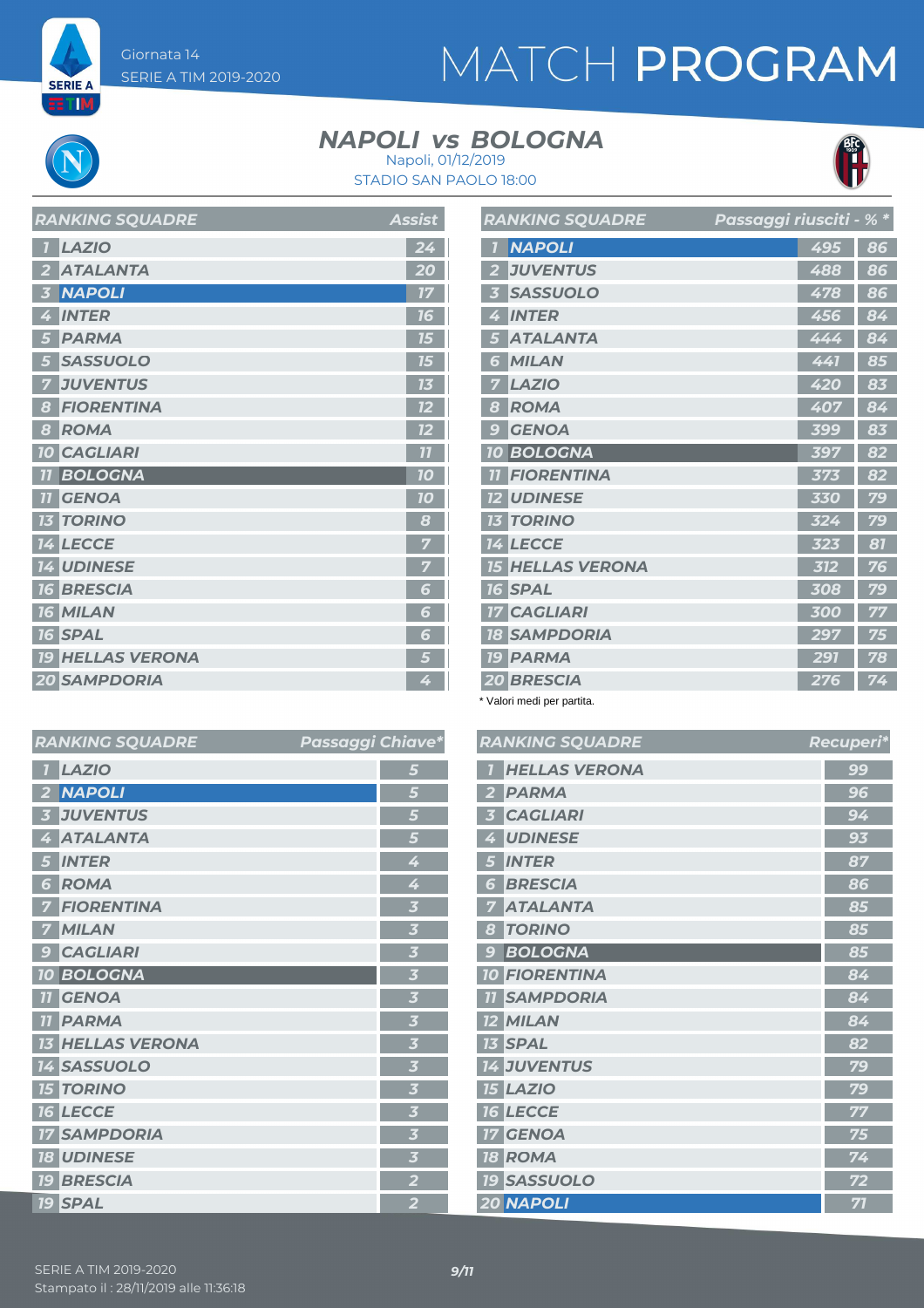# MATCH PROGRAM



**SERIE A ETIM** 

### **NAPOLI** *vs* BOLOGNA



Napoli, 01/12/2019 STADIO SAN PAOLO 18:00  $\overline{\phantom{0}}$ 

| <b>RANKING SQUADRE</b>       | Tot. Parate - Media | <b>RANKING SQL</b>    |
|------------------------------|---------------------|-----------------------|
| <b>SPAL</b>                  | 55<br>4.23          | <b>INTER</b>          |
| <b>TORINO</b>                | 55<br>4.23          | <b>PARMA</b>          |
| <b>PARMA</b>                 | 55<br>4.23          | <b>JUVENTUS</b>       |
| <b>GENOA</b><br>4            | 4.15<br>54          | <b>LECCE</b><br>♦     |
| <b>CAGLIARI</b><br>5         | 4.08<br>53          | <b>ATALANTA</b>       |
| <b>LECCE</b><br>ð            | 51<br>3.92          | <b>HELLAS VE</b><br>G |
| <b>LAZIO</b>                 | 3.85<br>50          | <b>LAZIO</b>          |
| <b>JUVENTUS</b><br>8         | 3.77<br>49          | <b>FIORENTIN</b><br>8 |
| <b>UDINESE</b><br>$\epsilon$ | 49<br>3.77          | <b>BOLOGNA</b>        |
| <b>10 BRESCIA</b>            | 3.83<br>46          | <b>10 SAMPDOR</b>     |
| <b>HELLAS VERONA</b>         | 45<br>3.46          | <b>BRESCIA</b>        |
| <b>SAMPDORIA</b>             | 3.38<br>44          | <b>12 SASSUOLC</b>    |
| <b>13 MILAN</b>              | 44<br>3.38          | <b>13 SPAL</b>        |
| <b>14 BOLOGNA</b>            | 3.31<br>43          | <b>14 MILAN</b>       |
| <b>15 SASSUOLO</b>           | 40<br>3.33          | <b>15 ROMA</b>        |
| <b>16 FIORENTINA</b>         | 39<br>3             | <b>16 UDINESE</b>     |
| <b>17 ROMA</b>               | 3<br>39             | <b>17 CAGLIARI</b>    |
| <b>18 ATALANTA</b>           | 2.77<br>36          | <b>18 NAPOLI</b>      |
| <b>19 NAPOLI</b>             | 2.54<br>33          | <b>19 GENOA</b>       |
| 20 INTER                     | 2.38<br>31          | <b>20 TORINO</b>      |

| <b>RANKING SQUADRE</b>    | <b>Media Km</b> |
|---------------------------|-----------------|
| <b>INTER</b>              | 110.872         |
| <b>PARMA</b>              | 109.381         |
| <b>JUVENTUS</b>           | 109.316         |
| <b>LECCE</b>              | 108.945         |
| <b>ATALANTA</b>           | 108.497         |
| <b>HELLAS VERONA</b><br>G | 108.486         |
| <b>LAZIO</b>              | 108.239         |
| <b>FIORENTINA</b><br>S    | 107.765         |
| <b>BOLOGNA</b><br>g       | 107.678         |
| <b>10 SAMPDORIA</b>       | 107.475         |
| <b>BRESCIA</b>            | 107.089         |
| <b>12 SASSUOLO</b>        | 106.997         |
| <b>13 SPAL</b>            | 106.852         |
| 14 MILAN                  | 106.705         |
| ROMA<br>75                | 106.513         |
| <b>16 UDINESE</b>         | 104.859         |
| <b>17 CAGLIARI</b>        | 104.648         |
| <b>18 NAPOLI</b>          | 103.371         |
| <b>19 GENOA</b>           | 103.046         |
| <b>20 TORINO</b>          | 102.432         |